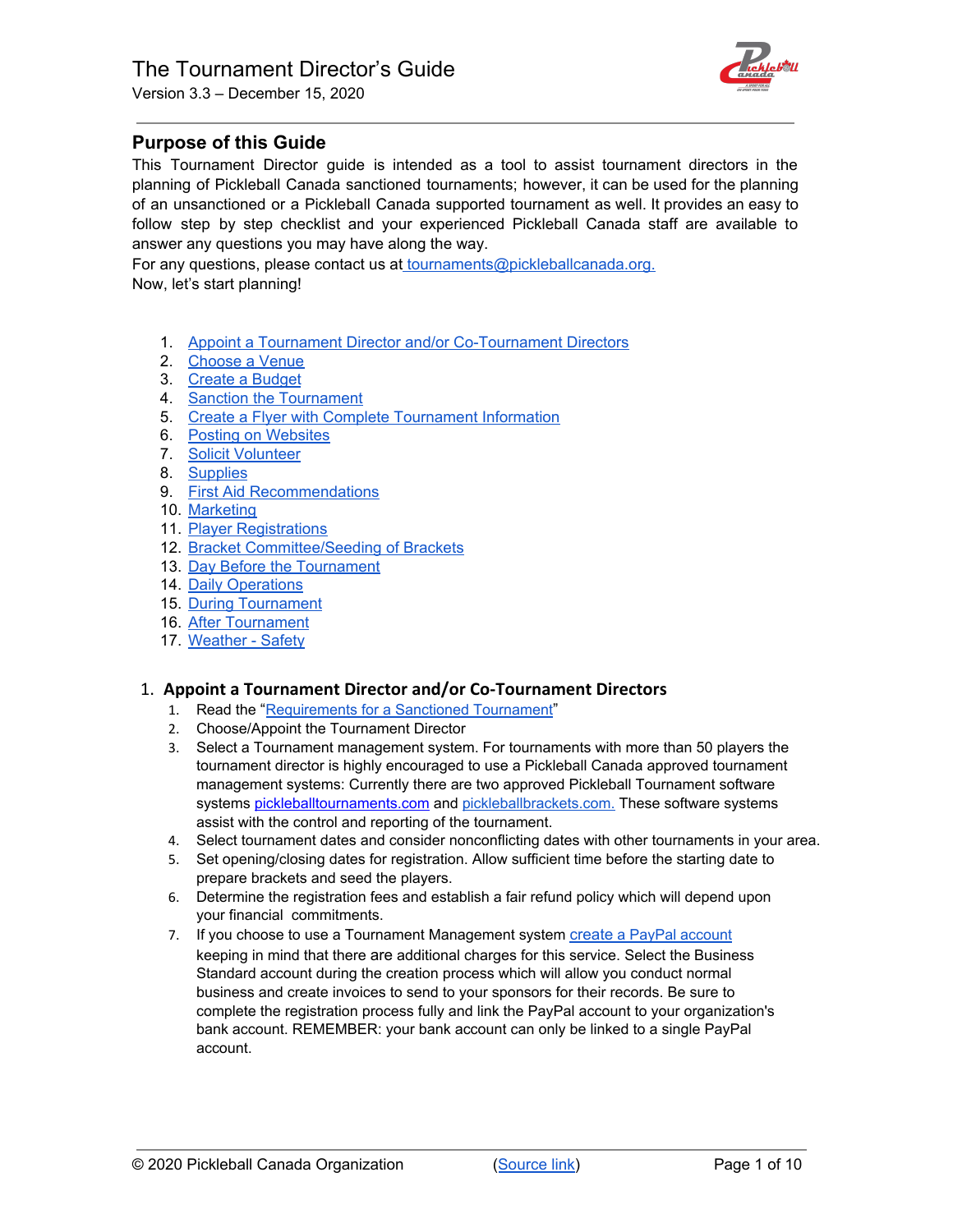

# <span id="page-1-0"></span>2. **Choose a Venue**

- 1. IMPORTANT Number of courts and the number of days will be a deciding factor on how many players and/or events the tournament can accommodate.
- 2. Choose an approved format and events (WD, MXD, Singles, Age, Skill, etc.). DO NOT have conflicting events on the same day i.e. Men's Singles and Doubles.
- 3. Decide on the number of participants in each event (set parameters) based upon the size of the venue, the number of hours you plan to play each day, the type of matches i.e. 2 out of 3 to 11 points win by 2, takes longer than other formats. Rule of Thumb for double elimination: number of matches in a bracket equals twice the number of teams minus 2 i.e. for a 16 team bracket (2\*16)-2=30 matches. Only use Round Robin for 4 or 5 Teams.
- 4. Permanent nets preferred but most large or indoor tournaments use temporary courts/nets.
- 5. Check for Wi-Fi availability and electrical outlets. IMPORTANT if you are planning to use a public wifi access point be prepared for interruptions. Consider the use of a Wi-Fi Hotspot available on short term rental to avoid interruptions.
- 6. PA/Sound system
- 7. Lights
- 8. Room for and availability of vendor/sponsor spaces/tables
- 9. Restrooms
- 10. Confirm with the venue regarding the need of approved food vendors if any.
- 11. Consider surface conditions and ability to control players tracking debris onto the courts

## <span id="page-1-1"></span>3. **Create a Budget**

- 1. Decide on compensation if any for referees and/or referee management team
- 2. Factor cost related to the use of tournament management software If you have created a PayPal account include the cost in your budget planning process. Currently, those costs are 2.9% of the transaction value plus \$0.30 per transaction i.e. on a \$50 entry fee, your costs would be \$1.45 plus \$0.30 for a total \$1.75. Consider including these costs in your refund policy since PayPal will retain these costs on any refund executed after 30 days
- 3. Court rental
- 4. Medals and/or rewards
- 5. Food, water
- 6. Supplies (tape, scissors, paper, pencils, etc…)
- 7. Goodie bags, T-shirts (if any)
- 8. Wristbands for first servers
- 9. Buy portable nets if needed
- 10. Portable toilets
- 11. Prize money (if any)

# <span id="page-1-2"></span>4. **Sanction the Tournament**

- 1. Submit Sanctioning Request Form at least 60 days prior to tournament date (Sanctioning Requirement)
- 2. You need to submit your sanctioning payment in order to receive formal, final sanctioning approval.
- 3. The Certificate of Insurance can be downloaded if required by the owner of the venue. THIS INSURANCE IS ONLY VALID IF YOU HAVE RECEIVED PRIOR APPROVAL FROM PICKLEBALL CANADA.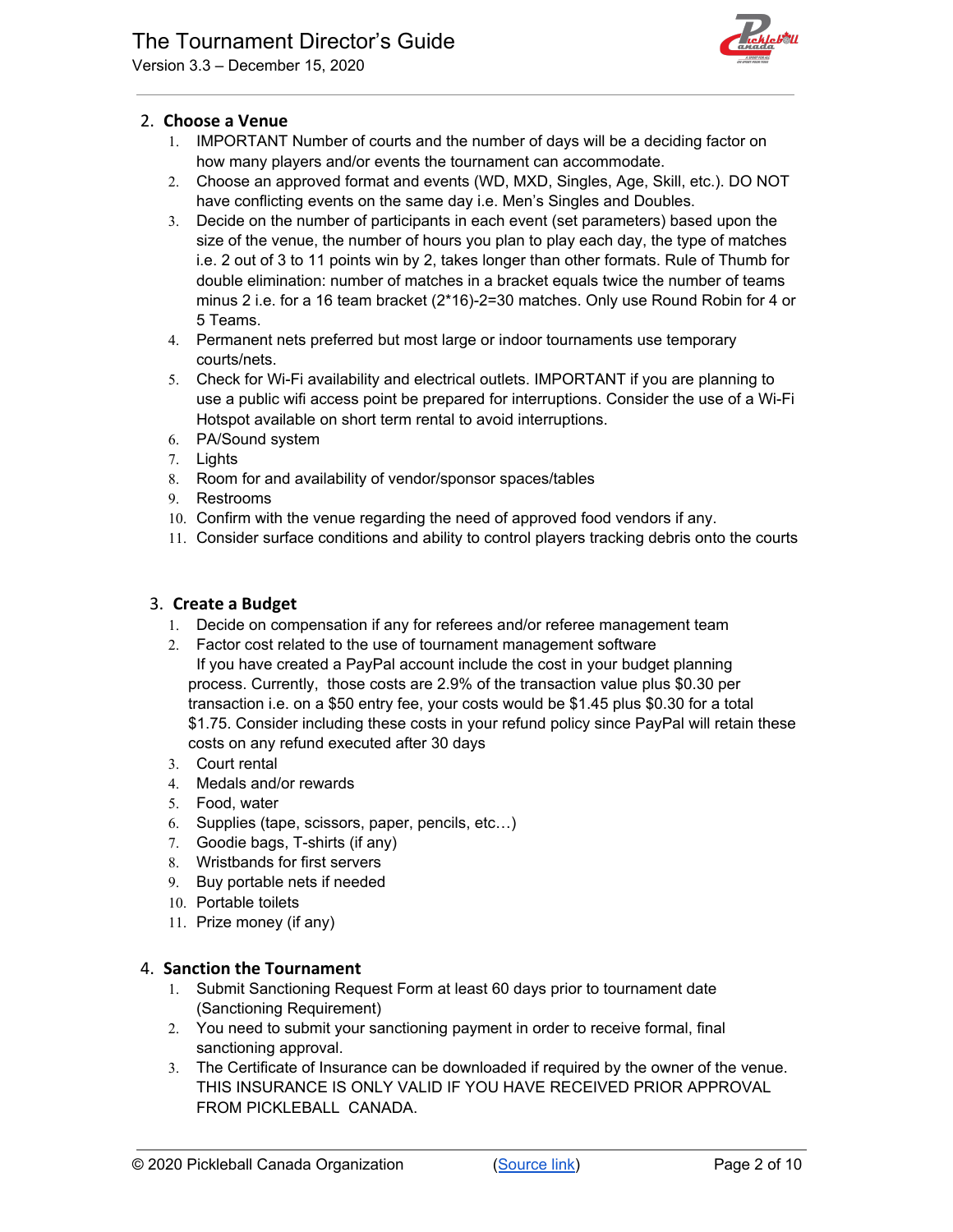



4. Familiarize yourself with the Sanctioning requirements, and IFP Rules Handbook

# <span id="page-2-0"></span>5. **Create a Flyer with Complete Tournament Information**

- You can find templates for flyers online for most document production software with a simple search. The following is a list of items you may want to include in the flyer:
- 1. Tournament title
- 2. Registration and entry event fees
- 3. Tournament format of Pickleball Canada approved events
- 4. Date(s) and times of tournament
- 5. Website where and how to register
- 6. Approved tournament ball used
- See the [approved](https://pickleballcanada.org/docs/List-of-Approved-Balls-converted.pdf) ball list of the International Federation of Pickleball
- 7. Contact information for questions regarding registrations and tournament info
- 8. Location and directions to venue
- 9. Sanctioning Logo/Tier Level (will be emailed to you after sanctioning approval and fee have been paid)
- 10. Rain day plan

## <span id="page-2-1"></span>6. **Posting on Websites**

After sanctioning has been approved Pickleball Canada will advertise and list tournament info (and flyer) on the Pickleball Canada Tournament Calendar.

We will require the following information as a minimum!

- 1. Registration information
- 2. Contact information
- 3. Players needing partners
- 4. Players list
- 5. Events
- 6. Directions
- 7. Lodging/Accommodations information
- 8. Cancellation policy
- 9. Rules/format of play
- 10. Any other info pertaining to your tournament
- 11. Waiver

# <span id="page-2-2"></span>7. **Solicit Volunteer**

Recruit volunteers from your local Pickleball clubs. Your needs will depend upon the number of players, referees, the venue and the length of your playing day. Referees are a significant impact on any tournament especially since Pickleball Canada sanctioned tournaments require referees for every medal match and for every match at the National Tournament. Be sure to conduct a Referee training program leading up to your tournament. Volunteer management can be done through a Tournament Management Software

#### Volunteers Needed:

- 1. Front desk/check-in desk/event desk (at least 2) for small tournaments
- 2. Referee Coordinator(s)
- 3. Score poster (1)
- 4. Announcer (1)
- 5. Safety/medical (2)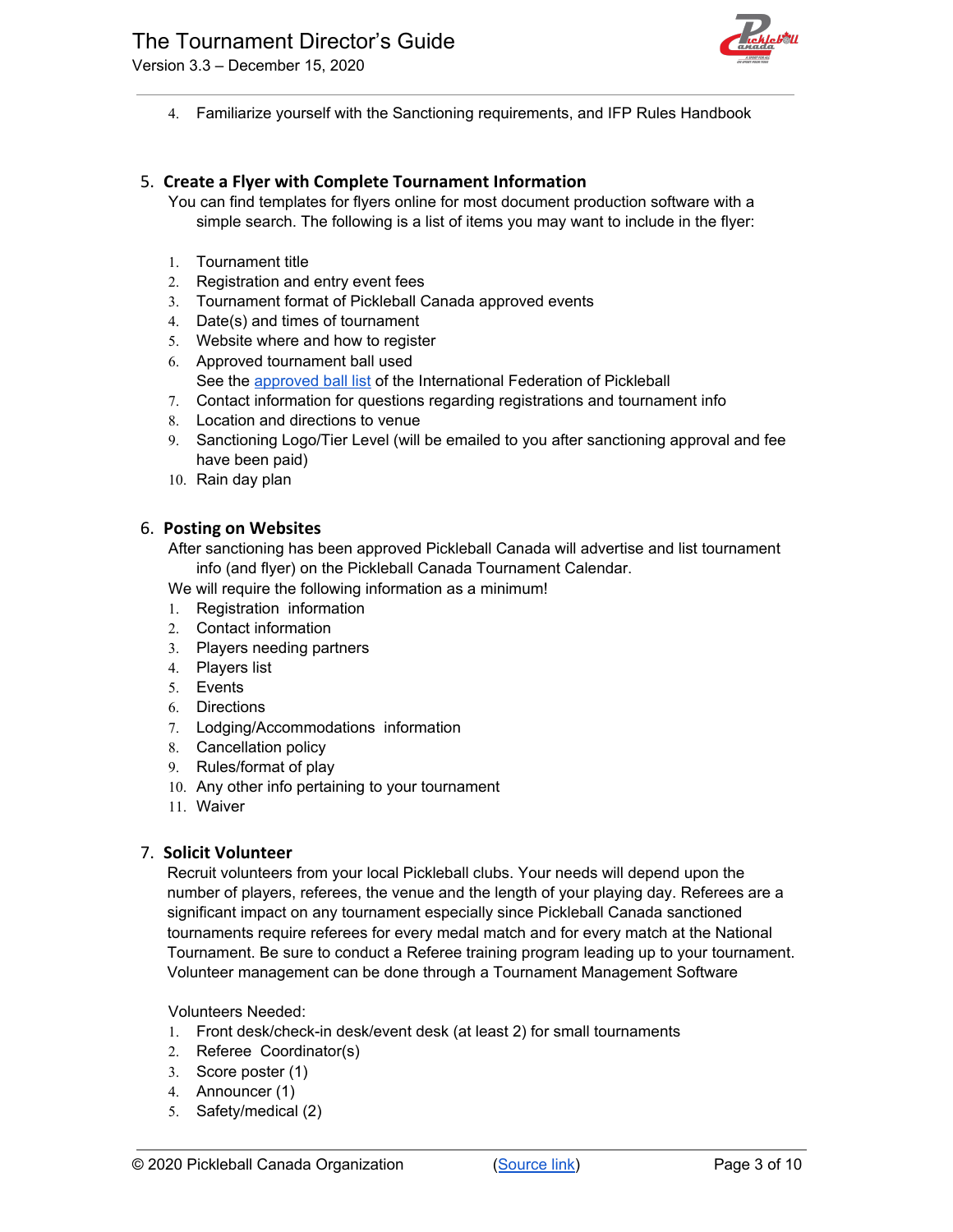# The Tournament Director's Guide

Version 3.3 – December 15, 2020



- 6. Food/snack table (1)
- 7. Vendor/sponsor coordinator
- 8. Set up/clean-up crew (2)
- 9. Choose a referee management process/Referee coordinator (can be done on Tournament Management Software)
- 10. Registrations (someone familiar with the software if using Tournament Management Software
- 11. Bracket committee (preferably people who know a lot of players/different skill levels)
- 12. Somebody to sing the National Anthem
- 13. Volunteer for the Pickleball Canada registrations desk

## <span id="page-3-0"></span>8. **Supplies**

- 1. Computers. At least 2 but they do not need to be the latest technology. We do not recommend using personal equipment that may contain personal information such as banking or medical.
- 2. Printer to print score sheets and results
- 3. Uninterruptible Power Source for the printer if you are concerned about power interruption.
- 4. Referee Clipboards/One for every court
- 5. Stopwatches for referees. IMPORTANT to control play
- 6. Balls (Cost saving Tip: ask manufacturers for donation)
- 7. Wristbands (Cost saving Tip: only give to first server during check in)
- 8. Medals (order 2 to 3 months in advance) For Doubles events, make sure to order 2/team
- 9. Snacks for players
- 10. Bottled water
- 11. Paper plates, napkins, forks, knives, plastic cups, utensils
- 12. Pencils/markers/tape
- 13. American/Canadian Flag
- 14. Board to post paper brackets
- 15. Legal size paper to print brackets
- 16. Ream of paper cut 1/2 to print match score sheets. TIP: get the paper cut at the store where you buy it for a few dollars. You will need a full sheet cut in half for each match in the tournament
- 17. Referee board/magnetic name tags to control referee.
- 18. Medal stand/PODIUM to take medals photos
- 19. Pickleball Canada banner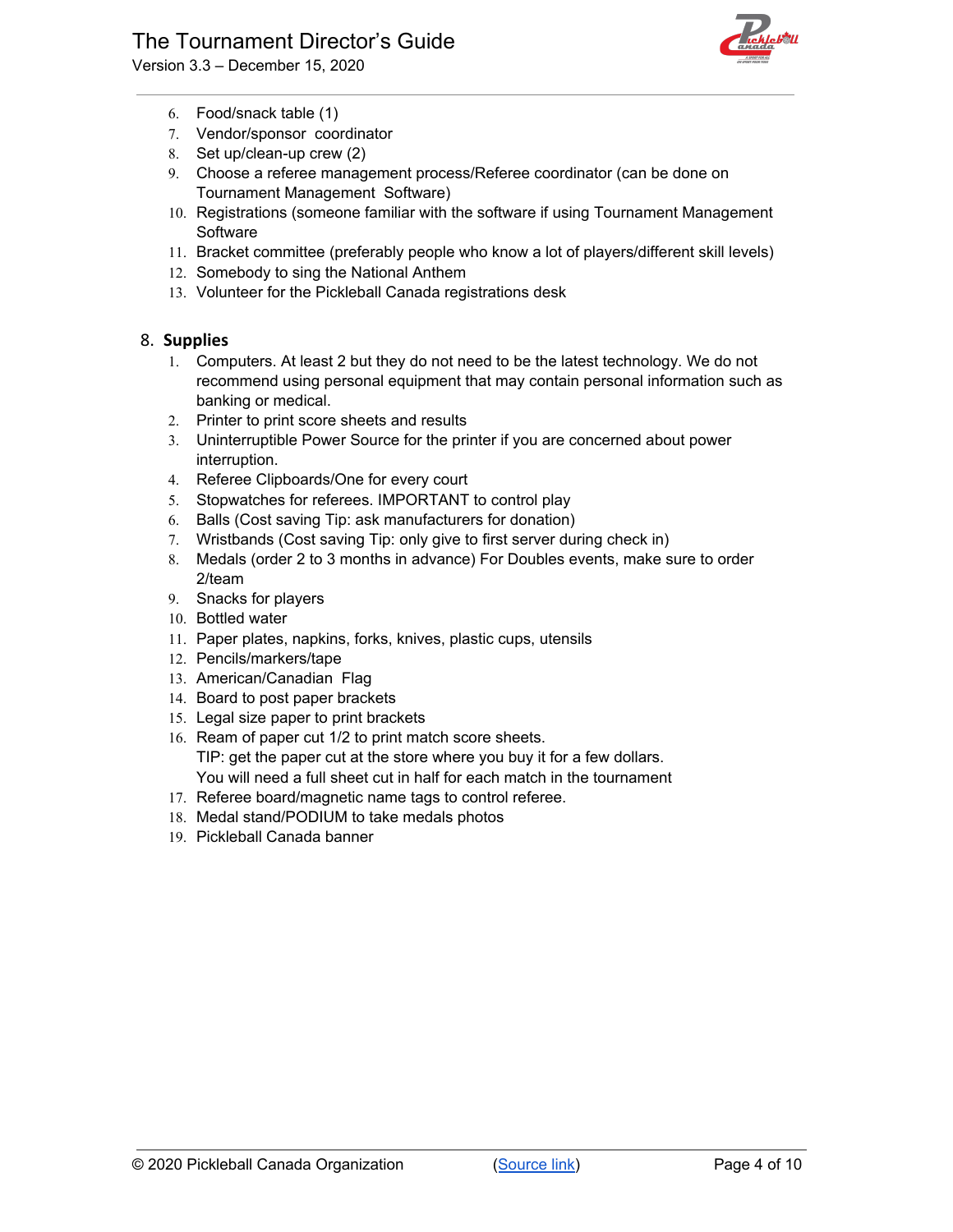

# <span id="page-4-0"></span>9. **First Aid Recommendations**

- 1. Find and schedule volunteers to work the first aid station (first aid/CPR training preferred). You may want to consider contracting with St Johns Ambulance or similar organizations at a cost.
- 2. If outdoors, establish a covered medical space (tent) and clearly mark it
- 3. In indoors, establish a medical space near the courts and clearly mark it
- 4. Have a basic first aid kit (bandages, gauze, medical tape, etc)
- 5. Determine if an AED unit is on property. If so, make sure the1st aid team knows where it's located
- 6. Paramedic or EMT shears (scissors)
- 7. Splinter forceps (tweezers)
- 8. Standard oral thermometer: digital, mercury, or alcohol
- 9. Wooden tongue depressors ("tongue blades")
- 10. Small flashlight (and spare batteries)
- 11. CPR mouth barrier or pocket mask (such as a Microshield X-L Mouth Barrier)
- 12. (hypoallergenic or latex) surgical gloves (at 2 pair); if you are allergic to latex, bring non latex, synthetic, nonpermeable gloves
- 13. Rescue blanket
- 14. Cell phone
- 15. Incident Report forms and a pen (Pickleball Canada sends a copy to all tournament directors)
- 16. Ziploc bags (to hold ice for ice packs)
- 17. WATER and sports drinks with electrolytes are even better
- 18. EMERGENCY PHONE to call 9-1-1
- 19. WEATHER: Playing in hot conditions watch for signs of Heat Stroke and remind to hydrate frequently and review Canadian Occupational Health Guidelines [http://www.ccohs.ca/oshanswers/phys\\_agents/humidex.html](http://www.ccohs.ca/oshanswers/phys_agents/humidex.html)
- 20. Ensure player bags are off the ground to minimize trip hazards
- 21. **DO NOT ADMINISTER MEDICATION TO PLAYERS**

# <span id="page-4-1"></span>10. **Marketing**

- 1. Determine your needs & Goals
	- a) Create a flyer
	- b) Distribute your flyer within your local community
	- c) Send your flyer to other Pickleball Communities
	- d) Use Social Media such as Facebook and Twitter to get the word out
	- e) Post your Tournament and flyer on the Pickleball Canada Calendar
- 2. Do you need sponsor revenue?
- 3. Does the revenue fall to your club or will some/all offset event cost?
- 4. What type Sponsor Revenue
	- a) Cash versus In-Kind donations. Sponsors are more open to donating products.
	- b) Examples of goods & services donations: water, player shirts, pickleballs, etc...
	- c) Items for raffle or silent auction
- 5. Create a Sponsorship Package to present to potential Sponsors
	- a) Create a vendor agreement that both parties sign
	- b) Contact possible vendors/sponsors
	- c) Make sure to have tables and chairs available
	- d) Pickleball Canada Promotes Free Trade and encourages Tournament Directors to have a wide range of vendors present at the tournament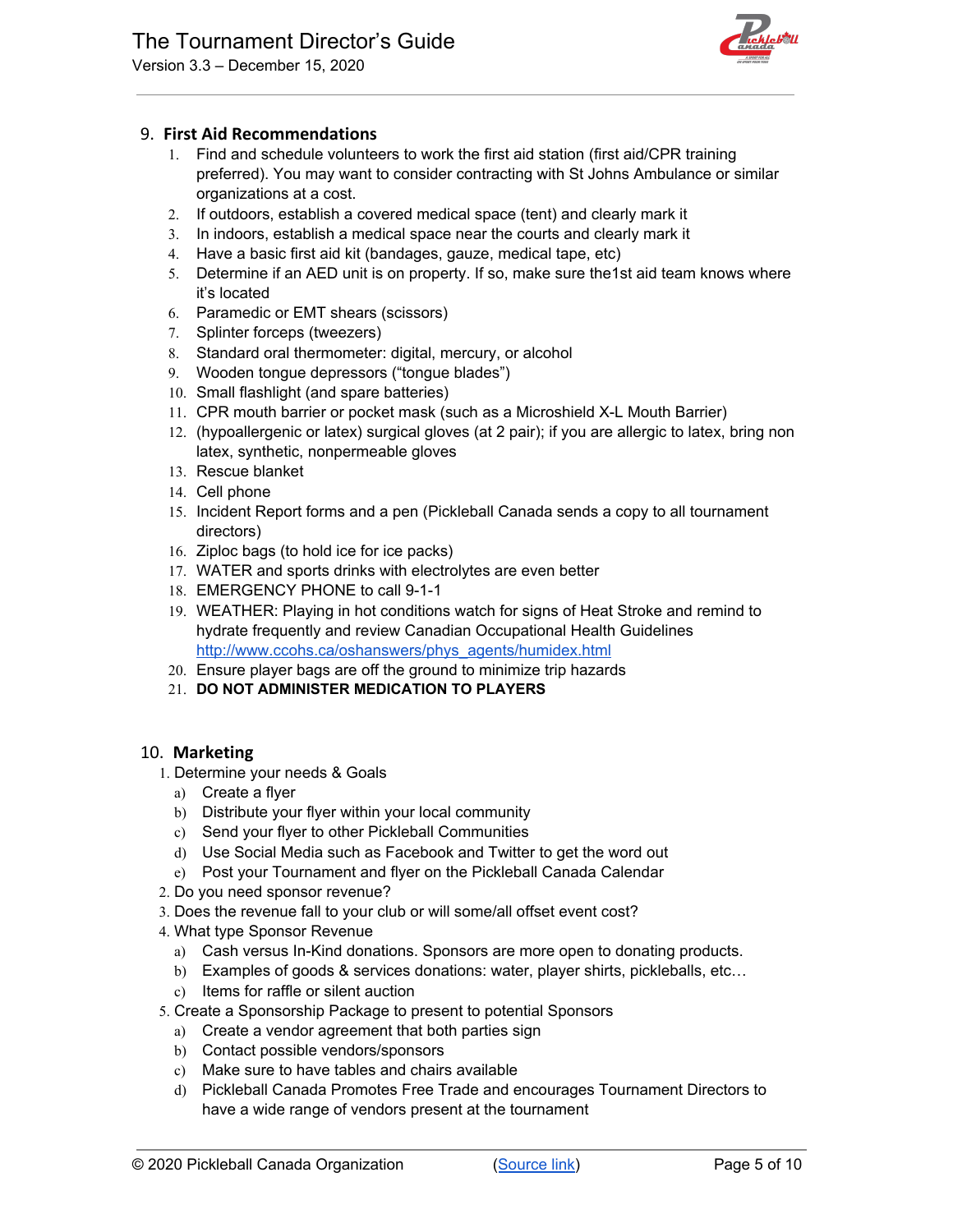

# <span id="page-5-0"></span>11. **Player Registrations**

Registering players can be time consuming and tedious for tournament volunteers because you must maintain a register, accept payment, acquire a liability waiver. Then should a player withdraw you may need to provide a refund. For these reasons Pickleball Canada recommends that Tournaments use Tournament Management Software. For a minor cost the players can :

- 1. Register On-line
- 2. Sign a Waiver
- 3. Make their payment thru a payment system
- 4. Find a Partner

The Tournament Management Software provides the Tournament Director and Registrar with a wide range of capabilities which include:

- 1. Advertising!
- 2. Managing Registrations and the ability to restrict players based upon membership, age, skill, other events entered
- 3. Managing Waivers
- 4. Receiving Payments
- 5. Communicating with players individually and in bulk
- 6. Ratings searches against the IFP Ratings Database
- 7. Membership confirmation; and
- 8. Capability to Plan and Manage the Tournament Day
- 9. Rating recommendation reports
- 10. Financial Reports and
- 11. Players Results reports

# <span id="page-5-1"></span>12. **Bracket Committee/Seeding of Brackets**

This should be a team of relatively experienced players with a broad knowledge of the game drawn from all skill levels.

- 1. Meet after registrations have closed and several days before the tournament dates
- 2. Agree on a process
- 3. Considering bracket size make a recommendation for how it should be played
- 4. Identify the top 10-25 percent of the bracket and seed
- 5. Seed the remainder of the bracket
- 6. Move to the next bracket
- 7. REMINDER Seeding is NOT a perfect science and should NOT be shared with the players for a variety of reasons.

The Tournament Management Software should have the capability to check that players from the same club do not play each other in the first round. It is very disappointing for players to travel to a tournament only to face a player from their own club in the first round.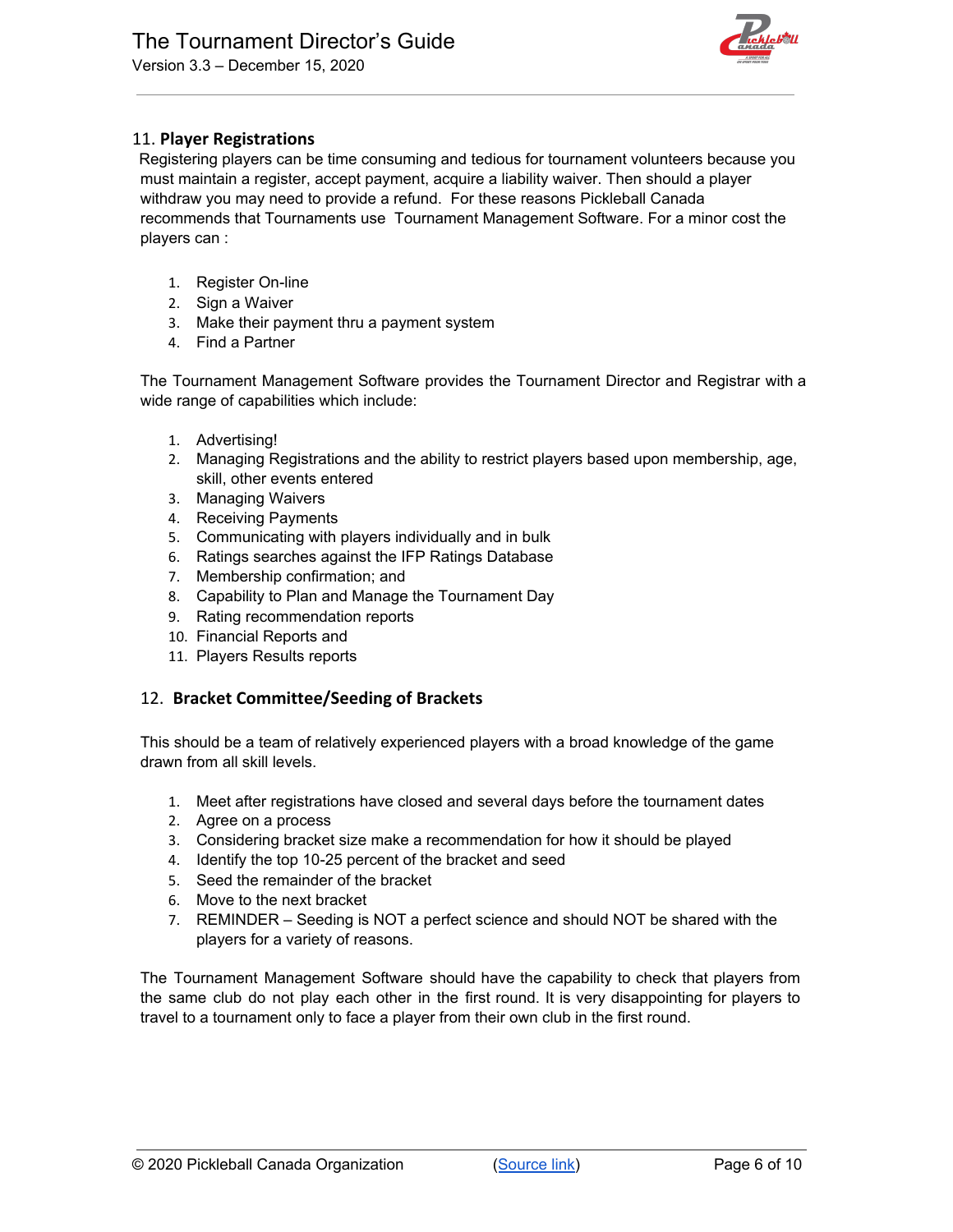Version 3.3 – December 15, 2020



# <span id="page-6-0"></span>13. **Day Before the Tournament**

- 1. Confirm the Operation Desk processes with the Operations Coordinator
- 2. Check the functionality of your computers, printers and communications equipment at the site. IMPORTANT: do not use public Wi-Fi to support your tournament
- 3. Confirm Referee Desk operation with the Ref Desk Coordinator
- 4. Tape Courts if needed (Official Measurements), set up nets, tables for registration, vendors, food, etc.
- 5. Put up any promotional/sponsor banners if any
- 6. Post the brackets on the board so participants and spectators can keep track as the tournament progresses
- 7. Put up signage for check in, numbers of courts, restrooms, snack table, etc.
- 8. Post the schedule for upcoming events/days

# <span id="page-6-1"></span>14. **Daily Operations**

- 1. Have players check in at least 30 minutes before the start of the brackets
- 2. Have hard copies of blank waiver forms available at check in
- 3. Registration fees MUST be paid before participants can play
- 4. Participants MUST signed the liability waiver before they are allowed to play
- 5. All players have to be Pickleball Canada members (Sanctioning requirements)
- 6. Inform players **IFP rules apply**
- 7. Inform referees to check equipment for compliance (List of Approved Paddles)
- 8. Welcome players to the tournament
- 9. Thank all the volunteers/Wish good luck to all participants
- 10. Start the tournament on time
- 11. Start all available courts with games and keep them occupied throughout the tournament. Every minute a court is unoccupied is an additional minute in your day.
- 12. Have warm up courts available if possible
- 13. Limit warm up time to 2 to 3 minutes
- 14. Let participants who are "on deck" know, so they can start their warm up and be ready to play when match is called
- 15. Award medals to the winners of each event

# <span id="page-6-2"></span>15. **During Tournament**

- 1. Currently, Pickleball Canada sanctioned tournament requires a referee for every Medal match. However, the Canadian Nationals Tournament must have a referee for all matches.
- 2. Ensure brackets run on time, no empty courts This is achieved by Referees/Players promptly returning the score to the Desk and the desk staff promptly posting it. IMPORTANT: every minute delayed handling is a minute added to your day!!
- 3. Make necessary adjustments to events if there is time constraint/rain
- 4. Keep announcements to minimum
- 5. Run the tournament and address any and all questions that come up during the event.
- 6. Check in with your vendors/sponsors/players for feedback
- 7. Have incident reports available in case of serious injuries. If an injury occurs during play, fill out incident report and pass on to Pickleball Canada
- 8. Have an updated official rules **IFP Rules Handbook**
- 9. Have a Pickleball Canada membership forms for players who wish to join the Pickleball Canada or renew their membership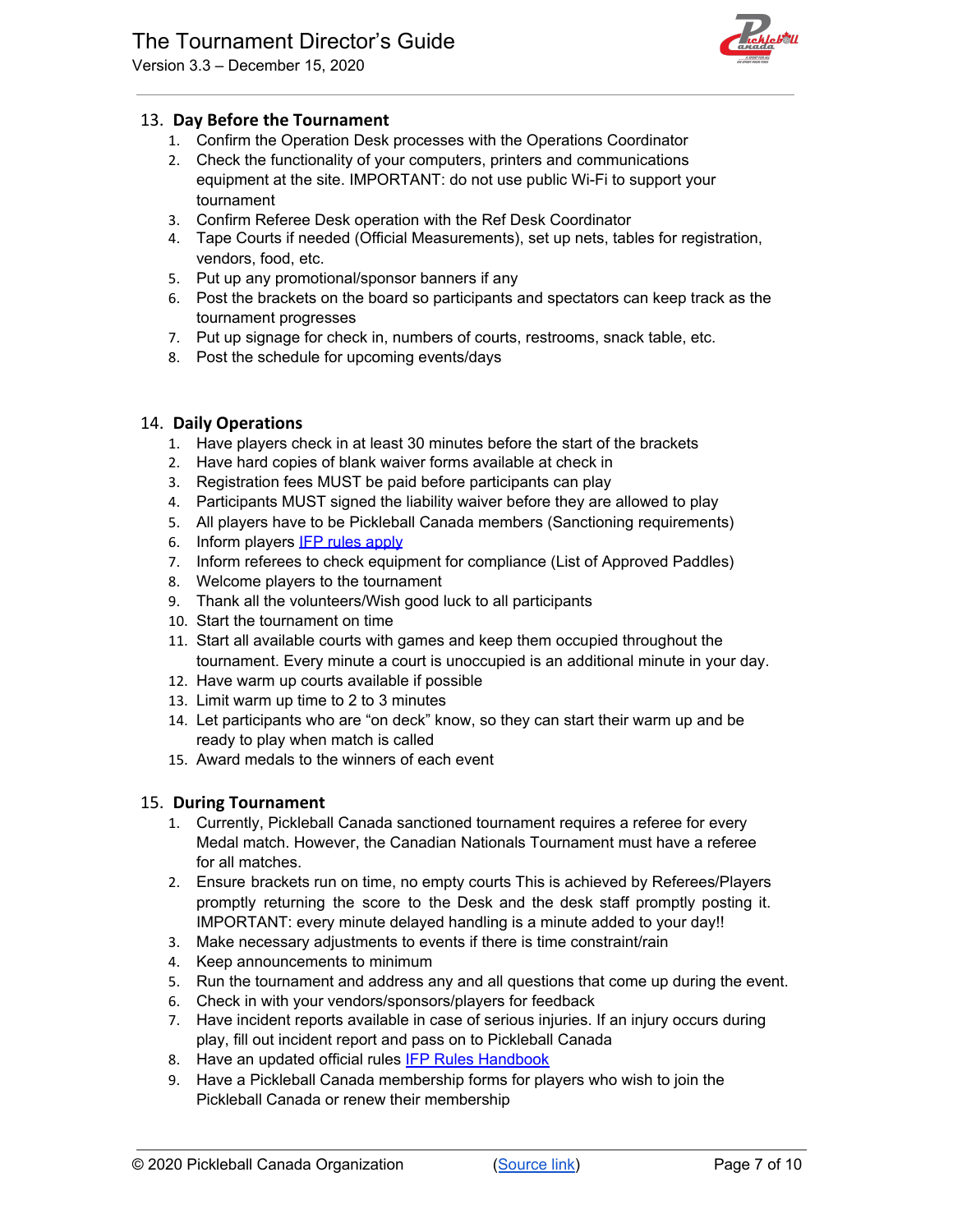

# <span id="page-7-0"></span>16. **After Tournament**

- 1. Pay your bills promptly
- 2. Submit results to **[tournaments@pickleballcanada.org](mailto:tournaments@pickleballcanada.org)** within 10 days so the results can be posted (sanctioning requirement) and if reporting is delayed report the expected response date ASAP. The reporting can be easily completed through the reporting capabilities of the Tournament Management Software. This information must include Pickleball Canada member numbers to ensure accurate identification.
- 3. Conduct an After-Activity meeting of your tournament committee to identify the successes, failures and recommended changes and share these with us at [tournaments@pickleballcanada.org](mailto:tournaments@pickleballcanada.org)
- 4. Your committee may want to conduct a survey players and volunteers and seek their input for improvements
- 5. Keep All documentation/paper on brackets and results until all result posting completed by the Pickleball Canada Tournament Chair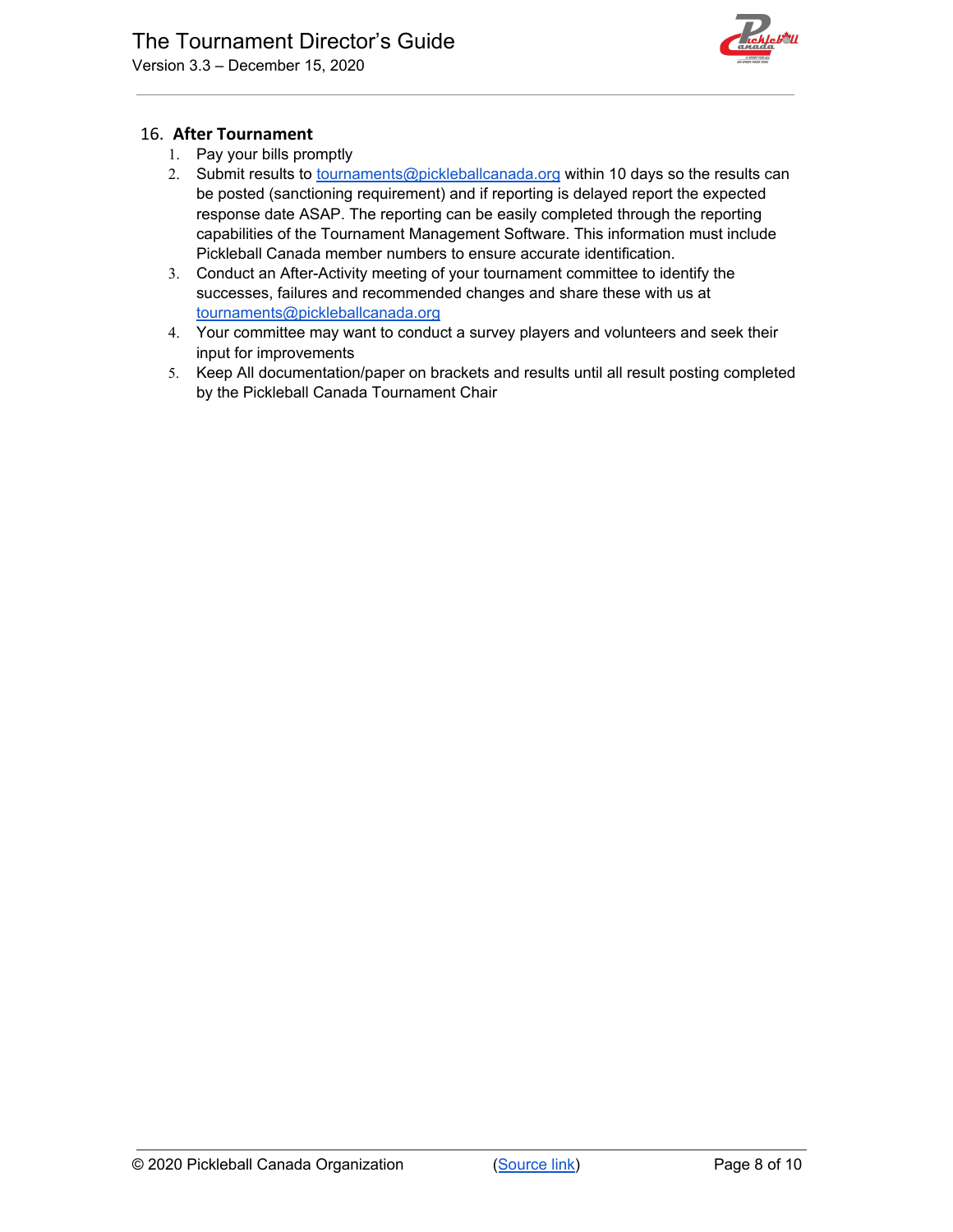Version 3.3 – December 15, 2020



# <span id="page-8-0"></span>**17. Weather - Safety**

The Tournament Director will ensure the following safety conditions are maintained:

#### **Weather Conditions**

Extreme weather conditions (lightning, wind, rain, weather warnings) may be declared before the start of matches or may be put into effect at any time on all courts. Once notified that extreme weather conditions have been declared, officials will inform players immediately and play shall be suspended.

- When the weather is no longer considered extreme, matches can continue.
- Generally, heat conditions are considered to be extreme when the Heat Index (a combination of air temperature and relative humidity) meets or exceeds 34.0 ͦC  $(93.2<sup>°</sup> F)$ , as indicated by the chart below.
- When the Heat Index meets or exceeds  $40.1^\circ$  C (104.2° F), all play shall be suspended.
- However, the referee may use his/her judgment and declare that extreme weather conditions are in effect at a lower Heat Index if he/she feels that the safety of the players justifies doing so.

#### **Court Conditions**

Pickleball Canada recommends building structure and surface conditions be considered during all events. Tournament Directors may deem conditions unsafe and cancel play based on slippery surfaces, or unsafe play surfaces and structures surrounding the event.

#### **Rest Periods**

The following guidelines should be observed in order to ensure proper pace of play and rest between matches:

- Between singles matches, players shall be entitled to a rest period of 20 to 30 minutes.
- Between a singles and a doubles match, or between two doubles matches, players shall be entitled to a rest period of 10 - 15 minutes.
- Ideally 30 minutes rest will be given before and between playoff matches involving one or more of the same players.
- The Tournament Director has the authority to modify the above guidelines in view of special circumstances (time constraints, weather, other factors), respecting players' safety.